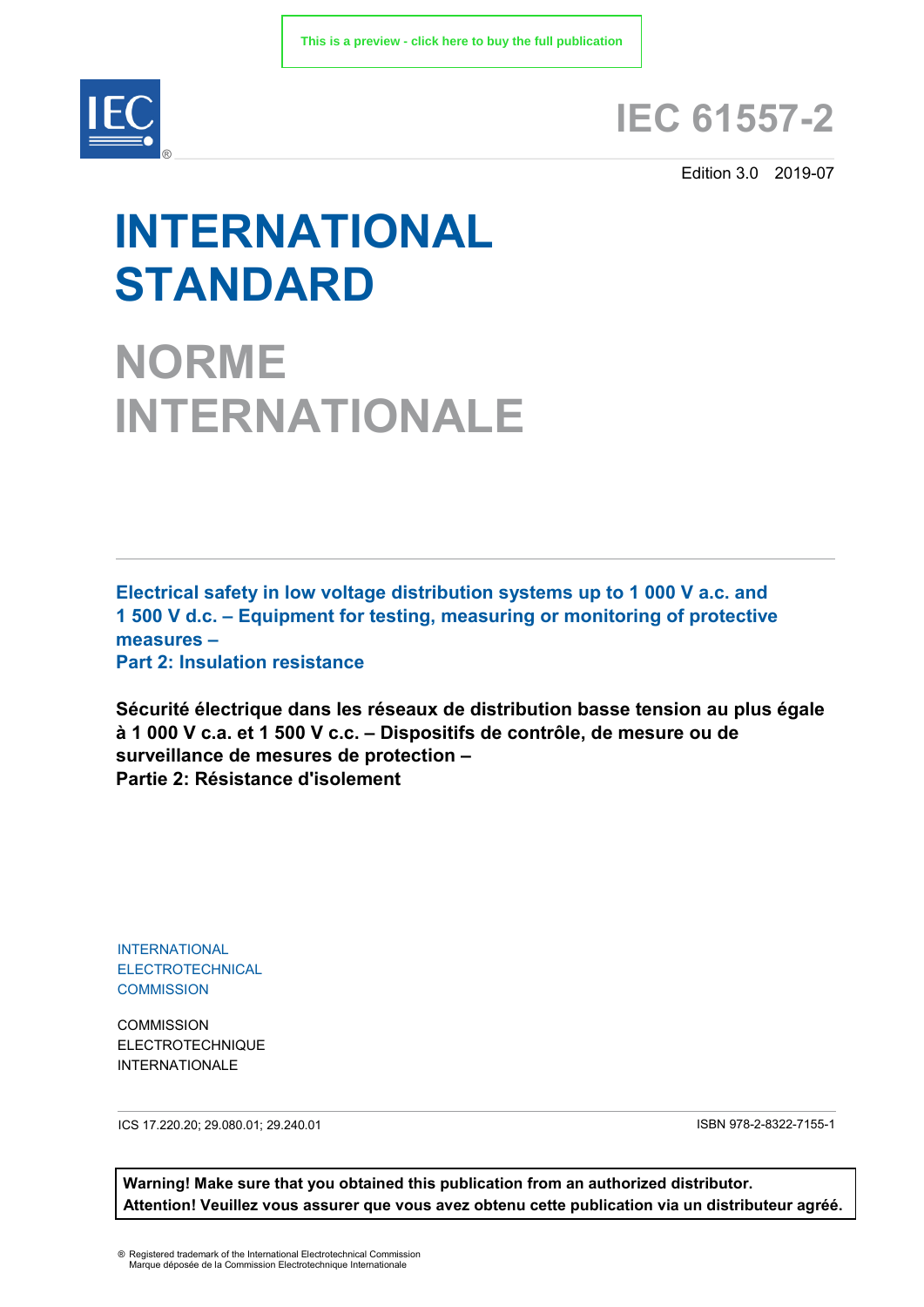$-2-$ 

IEC 61557-2:2019 © IEC 2019

### **CONTENTS**

| 1 |       |  |  |  |  |  |
|---|-------|--|--|--|--|--|
| 2 |       |  |  |  |  |  |
| 3 |       |  |  |  |  |  |
| 4 |       |  |  |  |  |  |
|   | 4.1   |  |  |  |  |  |
|   | 4.2   |  |  |  |  |  |
|   | 4.3   |  |  |  |  |  |
|   | 4.4   |  |  |  |  |  |
|   | 4.5   |  |  |  |  |  |
|   | 4.6   |  |  |  |  |  |
| 5 |       |  |  |  |  |  |
|   | 5.1   |  |  |  |  |  |
|   | 5.2   |  |  |  |  |  |
| 6 |       |  |  |  |  |  |
|   |       |  |  |  |  |  |
|   | 6.1   |  |  |  |  |  |
|   | 6.2   |  |  |  |  |  |
|   | 6.3   |  |  |  |  |  |
|   | 6.4   |  |  |  |  |  |
|   | 6.5   |  |  |  |  |  |
|   | 6.6   |  |  |  |  |  |
|   | 6.6.1 |  |  |  |  |  |
|   | 6.6.2 |  |  |  |  |  |
|   | 6.7   |  |  |  |  |  |
|   | 6.8   |  |  |  |  |  |
|   |       |  |  |  |  |  |
|   |       |  |  |  |  |  |
|   |       |  |  |  |  |  |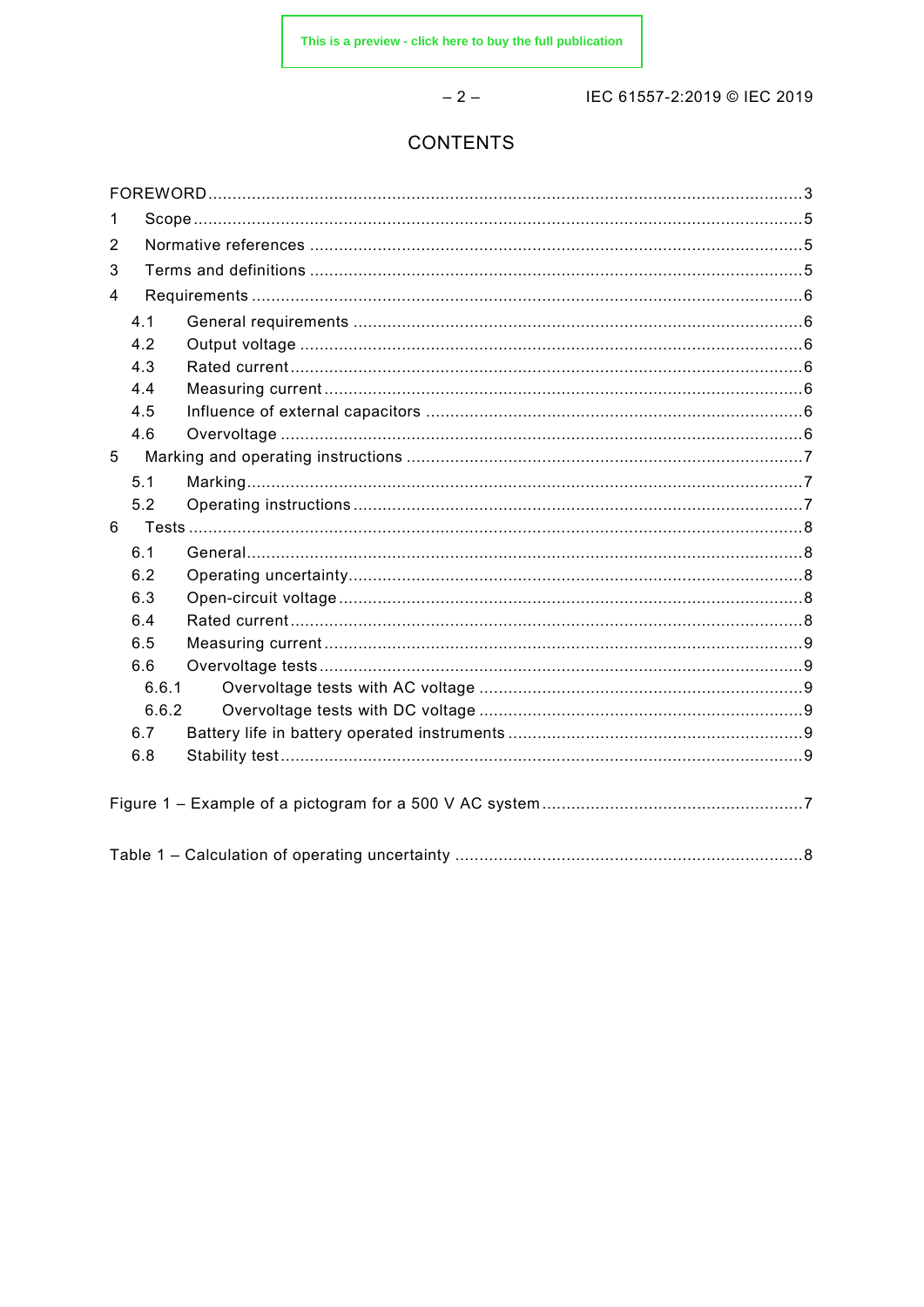IEC 61557-2:2019 © IEC 2019  $-3-$ 

#### INTERNATIONAL ELECTROTECHNICAL COMMISSION

\_\_\_\_\_\_\_\_\_\_\_\_

#### **ELECTRICAL SAFETY IN LOW VOLTAGE DISTRIBUTION SYSTEMS UP TO 1 000 V AC AND 1 500 V DC – EQUIPMENT FOR TESTING, MEASURING OR MONITORING OF PROTECTIVE MEASURES –**

#### **Part 2: Insulation resistance**

#### FOREWORD

- <span id="page-2-0"></span>1) The International Electrotechnical Commission (IEC) is a worldwide organization for standardization comprising all national electrotechnical committees (IEC National Committees). The object of IEC is to promote international co-operation on all questions concerning standardization in the electrical and electronic fields. To this end and in addition to other activities, IEC publishes International Standards, Technical Specifications, Technical Reports, Publicly Available Specifications (PAS) and Guides (hereafter referred to as "IEC Publication(s)"). Their preparation is entrusted to technical committees; any IEC National Committee interested in the subject dealt with may participate in this preparatory work. International, governmental and nongovernmental organizations liaising with the IEC also participate in this preparation. IEC collaborates closely with the International Organization for Standardization (ISO) in accordance with conditions determined by agreement between the two organizations.
- 2) The formal decisions or agreements of IEC on technical matters express, as nearly as possible, an international consensus of opinion on the relevant subjects since each technical committee has representation from all interested IEC National Committees.
- 3) IEC Publications have the form of recommendations for international use and are accepted by IEC National Committees in that sense. While all reasonable efforts are made to ensure that the technical content of IEC Publications is accurate, IEC cannot be held responsible for the way in which they are used or for any misinterpretation by any end user.
- 4) In order to promote international uniformity, IEC National Committees undertake to apply IEC Publications transparently to the maximum extent possible in their national and regional publications. Any divergence between any IEC Publication and the corresponding national or regional publication shall be clearly indicated in the latter.
- 5) IEC itself does not provide any attestation of conformity. Independent certification bodies provide conformity assessment services and, in some areas, access to IEC marks of conformity. IEC is not responsible for any services carried out by independent certification bodies.
- 6) All users should ensure that they have the latest edition of this publication.
- 7) No liability shall attach to IEC or its directors, employees, servants or agents including individual experts and members of its technical committees and IEC National Committees for any personal injury, property damage or other damage of any nature whatsoever, whether direct or indirect, or for costs (including legal fees) and expenses arising out of the publication, use of, or reliance upon, this IEC Publication or any other IEC Publications.
- 8) Attention is drawn to the Normative references cited in this publication. Use of the referenced publications is indispensable for the correct application of this publication.
- 9) Attention is drawn to the possibility that some of the elements of this IEC Publication may be the subject of patent rights. IEC shall not be held responsible for identifying any or all such patent rights.

International Standard IEC 61557-2 has been prepared by IEC technical committee 85: Measuring equipment for electrical and electromagnetic quantities.

This third edition cancels and replaces the second edition published in 2007. This edition constitutes a technical revision.

This edition includes the following significant technical changes with respect to the previous edition:

- a) addition of requirements as regards measurement category;
- b) addition of new requirements for operating instructions;
- c) alignment of the structure with that of the whole IEC 61557 series.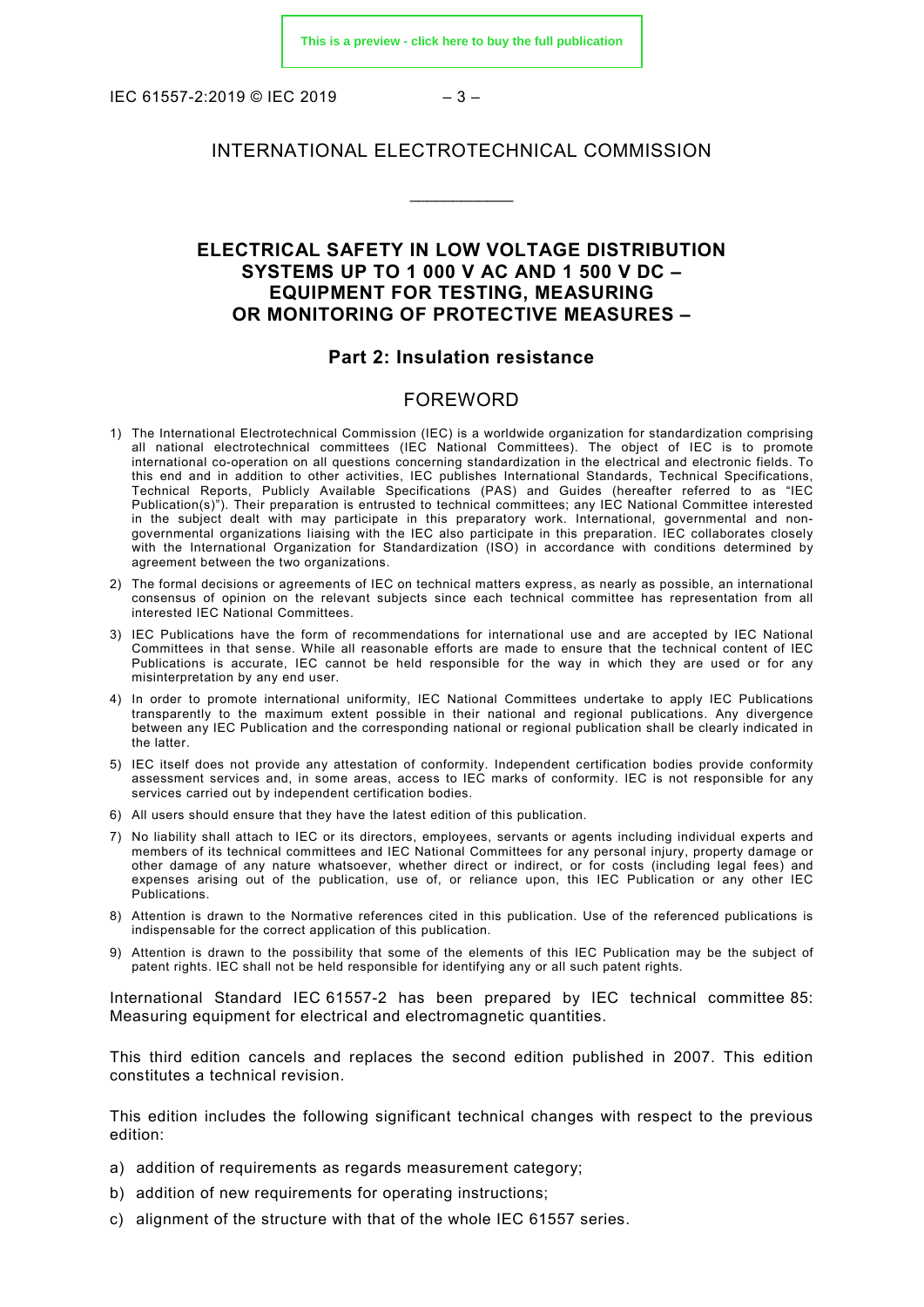– 4 – IEC 61557-2:2019 © IEC 2019

The text of this International Standard is based on the following documents:

| <b>FDIS</b> | Report on voting |
|-------------|------------------|
| 85/688/FDIS | 85/693/RVD       |

Full information on the voting for the approval of this International Standard can be found in the report on voting indicated in the above table.

This document has been drafted in accordance with the ISO/IEC Directives, Part 2.

This International Standard is to be used in conjunction with IEC 61557-1:2019.

A list of all parts in the IEC 61557 series, published under the general title *Electrical safety in low voltage distribution systems up to 1 000 V AC and 1 500 V DC – Equipment for testing, measuring or monitoring of protective measures*, can be found on the IEC website.

The committee has decided that the contents of this document will remain unchanged until the stability date indicated on the IEC website under ["http://webstore.iec.ch"](http://webstore.iec.ch/) in the data related to the specific document. At this date, the document will be

- reconfirmed,
- withdrawn,
- replaced by a revised edition, or
- amended.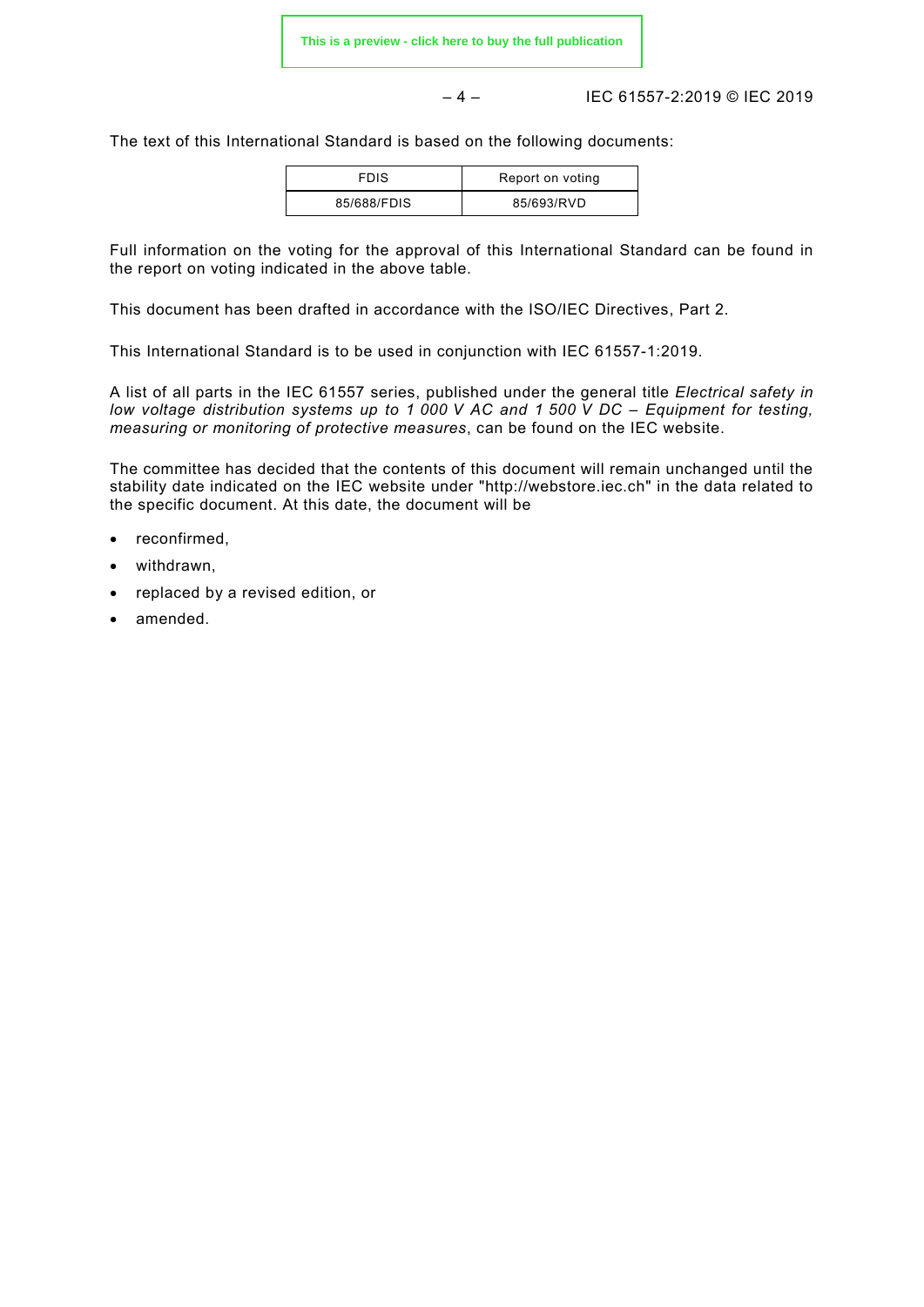IEC 61557-2:2019 © IEC 2019  $-5-$ 

#### **ELECTRICAL SAFETY IN LOW VOLTAGE DISTRIBUTION SYSTEMS UP TO 1 000 V AC AND 1 500 V DC – EQUIPMENT FOR TESTING, MEASURING OR MONITORING OF PROTECTIVE MEASURES –**

#### **Part 2: Insulation resistance**

#### <span id="page-4-0"></span>**1 Scope**

\_\_\_\_\_\_\_\_\_\_\_\_

This part of IEC 61557 specifies the requirements applicable to equipment for measuring the insulation resistance of equipment and installations in the de-energized state.

#### <span id="page-4-1"></span>**2 Normative references**

The following documents are referred to in the text in such a way that some or all of their content constitutes requirements of this document. For dated references, only the edition cited applies. For undated references, the latest edition of the referenced document (including any amendments) applies.

IEC 61010-1:2010, *Safety requirements for electrical equipment for measurement, control, and laboratory use – Part 1: General requirements* IEC 61010-1:2010/AMD1:2016[1](#page-4-3)

IEC 61010-031, *Safety requirements for electrical equipment for measurement, control and laboratory use – Part 031: Safety requirements for hand-held and hand-manipulated probe assemblies for electrical test and measurement* 

IEC 61010-2-034:2017, *Safety requirements for electrical equipment for measurement, control, and laboratory use – Part 2-034: Particular requirements for measurement equipment for insulation resistance and test equipment for electric strength* 

<span id="page-4-2"></span>IEC 61557-1:2019, *Electrical safety in low voltage distribution systems up to 1 000 V AC and 1 500 V DC – Equipment for testing, measuring or monitoring of protective measures – Part 1: General requirements*

<span id="page-4-3"></span><sup>1</sup> A consolidated version of this publication exists, comprising IEC 61010-1:2010 and IEC 61010-1:2010/AMD1:2016.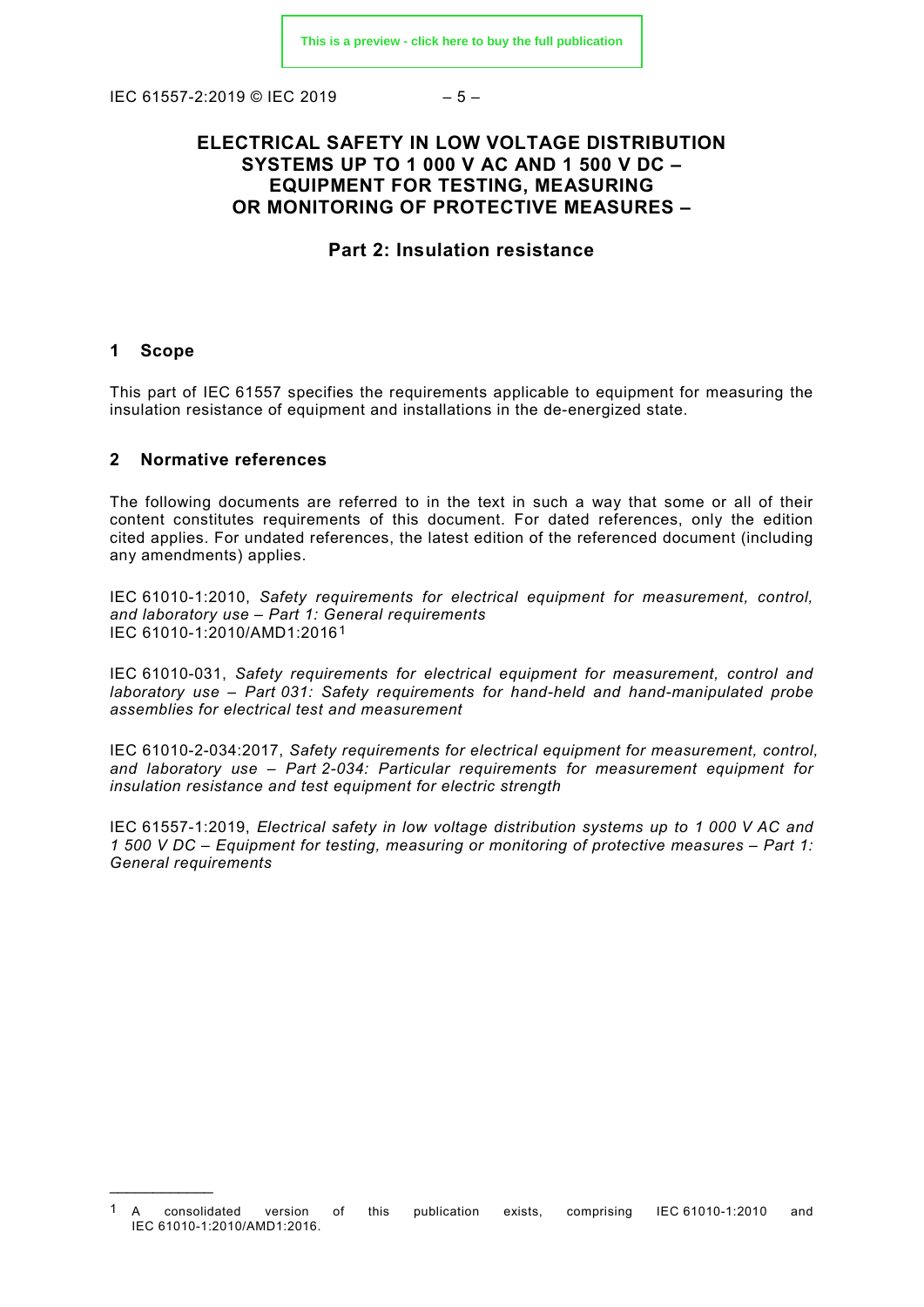$-10-$ 

IEC 61557-2:2019 © IEC 2019

### SOMMAIRE

| 1 |       |                                                                                   |  |  |  |
|---|-------|-----------------------------------------------------------------------------------|--|--|--|
| 2 |       |                                                                                   |  |  |  |
| 3 |       |                                                                                   |  |  |  |
| 4 |       |                                                                                   |  |  |  |
|   | 4.1   |                                                                                   |  |  |  |
|   | 4.2   |                                                                                   |  |  |  |
|   | 4.3   |                                                                                   |  |  |  |
|   | 4.4   |                                                                                   |  |  |  |
|   | 4.5   |                                                                                   |  |  |  |
|   | 4.6   |                                                                                   |  |  |  |
| 5 |       |                                                                                   |  |  |  |
|   | 5.1   |                                                                                   |  |  |  |
|   | 5.2   |                                                                                   |  |  |  |
| 6 |       |                                                                                   |  |  |  |
|   | 6.1   |                                                                                   |  |  |  |
|   | 6.2   |                                                                                   |  |  |  |
|   | 6.3   |                                                                                   |  |  |  |
|   | 6.4   |                                                                                   |  |  |  |
|   | 6.5   |                                                                                   |  |  |  |
|   | 6.6   |                                                                                   |  |  |  |
|   | 6.6.1 |                                                                                   |  |  |  |
|   | 6.6.2 |                                                                                   |  |  |  |
|   | 6.7   | Durée de vie des batteries des instruments fonctionnant sur batterie 17           |  |  |  |
|   | 6.8   |                                                                                   |  |  |  |
|   |       | Figure 1 - Exemple de pictogramme pour un réseau de 500 V en courant alternatif15 |  |  |  |
|   |       |                                                                                   |  |  |  |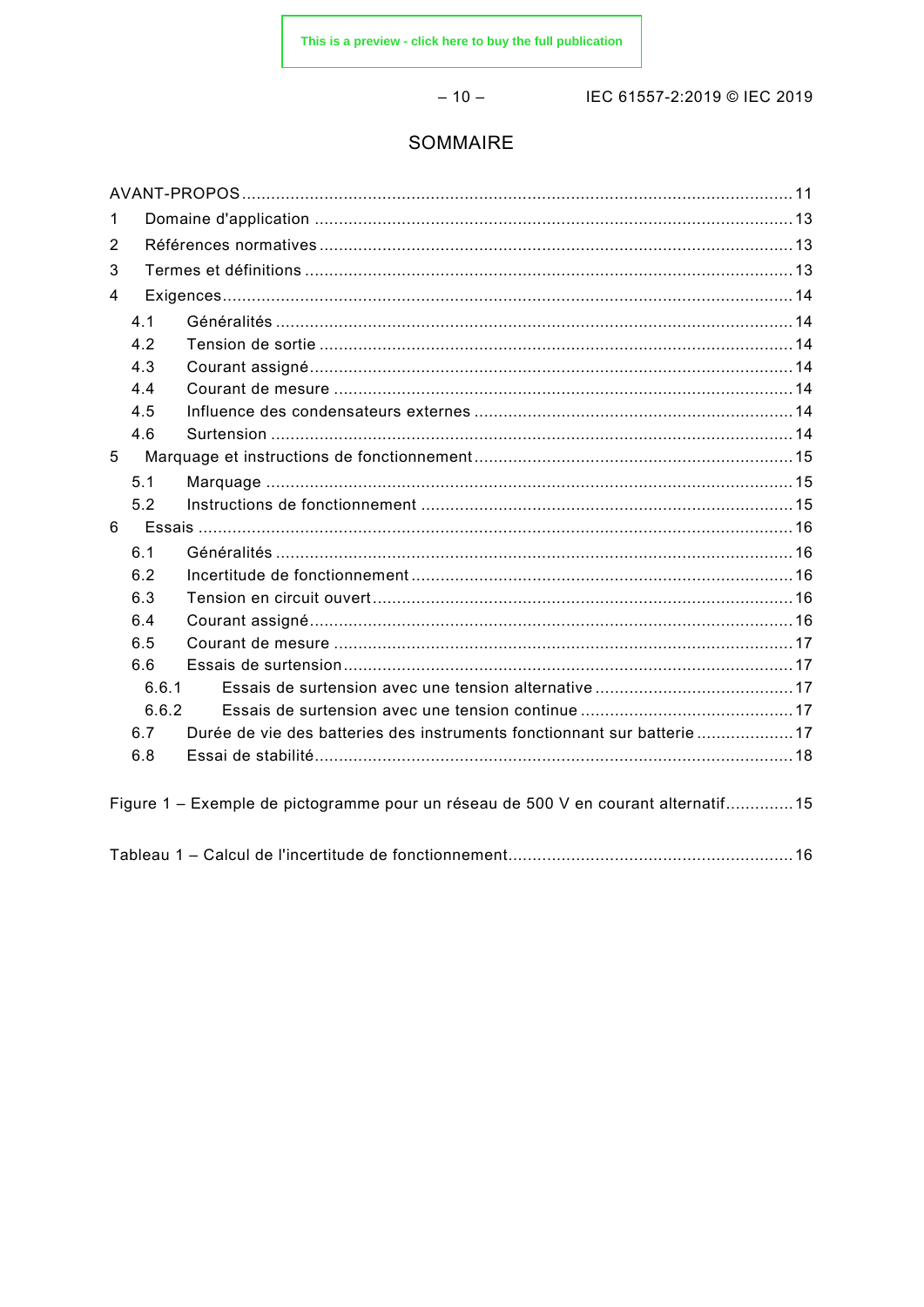IEC 61557-2:2019 © IEC 2019 – 11 –

#### COMMISSION ÉLECTROTECHNIQUE INTERNATIONALE

\_\_\_\_\_\_\_\_\_\_\_\_

#### **SÉCURITÉ ÉLECTRIQUE DANS LES RÉSEAUX DE DISTRIBUTION BASSE TENSION AU PLUS ÉGALE À 1 000 V C.A. ET 1 500 V C.C. – DISPOSITIFS DE CONTRÔLE, DE MESURE OU DE SURVEILLANCE DE MESURES DE PROTECTION –**

#### **Partie 2: Résistance d'isolement**

#### AVANT-PROPOS

- <span id="page-6-0"></span>1) La Commission Electrotechnique Internationale (IEC) est une organisation mondiale de normalisation composée de l'ensemble des comités électrotechniques nationaux (Comités nationaux de l'IEC). L'IEC a pour objet de favoriser la coopération internationale pour toutes les questions de normalisation dans les domaines de l'électricité et de l'électronique. A cet effet, l'IEC – entre autres activités – publie des Normes internationales, des Spécifications techniques, des Rapports techniques, des Spécifications accessibles au public (PAS) et des Guides (ci-après dénommés "Publication(s) de l'IEC"). Leur élaboration est confiée à des comités d'études, aux travaux desquels tout Comité national intéressé par le sujet traité peut participer. Les organisations internationales, gouvernementales et non gouvernementales, en liaison avec l'IEC, participent également aux travaux. L'IEC collabore étroitement avec l'Organisation Internationale de Normalisation (ISO), selon des conditions fixées par accord entre les deux organisations.
- 2) Les décisions ou accords officiels de l'IEC concernant les questions techniques représentent, dans la mesure du possible, un accord international sur les sujets étudiés, étant donné que les Comités nationaux de l'IEC intéressés sont représentés dans chaque comité d'études.
- 3) Les Publications de l'IEC se présentent sous la forme de recommandations internationales et sont agréées comme telles par les Comités nationaux de l'IEC. Tous les efforts raisonnables sont entrepris afin que l'IEC s'assure de l'exactitude du contenu technique de ses publications; l'IEC ne peut pas être tenue responsable de l'éventuelle mauvaise utilisation ou interprétation qui en est faite par un quelconque utilisateur final.
- 4) Dans le but d'encourager l'uniformité internationale, les Comités nationaux de l'IEC s'engagent, dans toute la mesure possible, à appliquer de façon transparente les Publications de l'IEC dans leurs publications nationales et régionales. Toutes divergences entre toutes Publications de l'IEC et toutes publications nationales ou régionales correspondantes doivent être indiquées en termes clairs dans ces dernières.
- 5) L'IEC elle-même ne fournit aucune attestation de conformité. Des organismes de certification indépendants fournissent des services d'évaluation de conformité et, dans certains secteurs, accèdent aux marques de conformité de l'IEC. L'IEC n'est responsable d'aucun des services effectués par les organismes de certification indépendants.
- 6) Tous les utilisateurs doivent s'assurer qu'ils sont en possession de la dernière édition de cette publication.
- 7) Aucune responsabilité ne doit être imputée à l'IEC, à ses administrateurs, employés, auxiliaires ou mandataires, y compris ses experts particuliers et les membres de ses comités d'études et des Comités nationaux de l'IEC, pour tout préjudice causé en cas de dommages corporels et matériels, ou de tout autre dommage de quelque nature que ce soit, directe ou indirecte, ou pour supporter les coûts (y compris les frais de justice) et les dépenses découlant de la publication ou de l'utilisation de cette Publication de l'IEC ou de toute autre Publication de l'IEC, ou au crédit qui lui est accordé.
- 8) L'attention est attirée sur les références normatives citées dans cette publication. L'utilisation de publications référencées est obligatoire pour une application correcte de la présente publication.
- 9) L'attention est attirée sur le fait que certains des éléments de la présente Publication de l'IEC peuvent faire l'objet de droits de brevet. L'IEC ne saurait être tenue pour responsable de ne pas avoir identifié de tels droits de brevets et de ne pas avoir signalé leur existence.

La Norme internationale IEC 61557-2 a été établie par le comité d'études 85 de l'IEC: Equipement de mesure des grandeurs électriques et électromagnétiques.

Cette troisième édition annule et remplace la deuxième édition parue en 2007. Cette édition constitue une révision technique.

Cette édition inclut les modifications techniques majeures suivantes par rapport à l'édition antérieure:

a) ajout d'une exigence relative à la catégorie de mesure;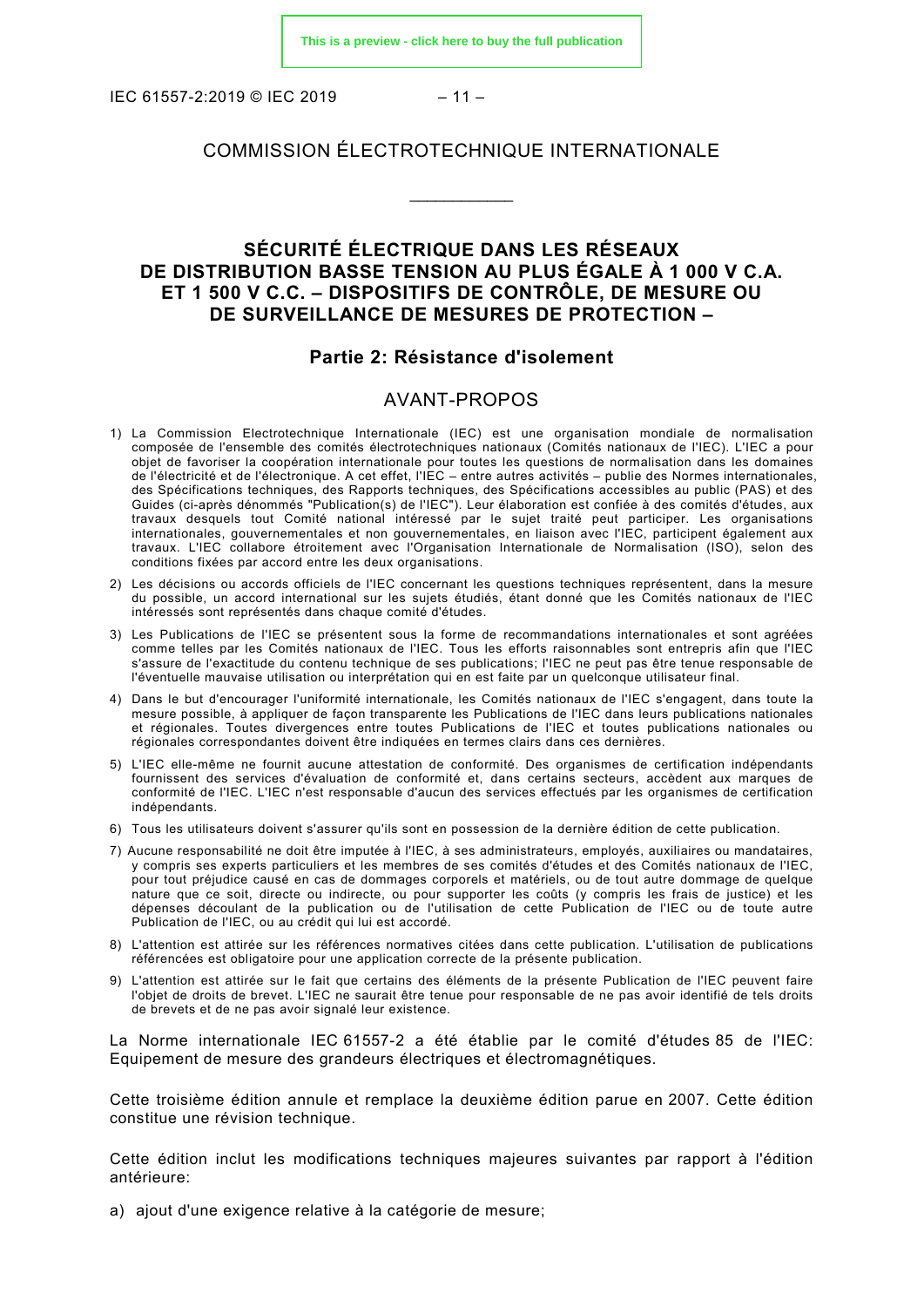– 12 – IEC 61557-2:2019 © IEC 2019

- b) ajout de nouvelles exigences relatives aux instructions de fonctionnement;
- c) alignement de la structure sur l'ensemble de la série IEC 61557.

Le texte de cette Norme internationale est issu des documents suivants:

| <b>FDIS</b> | Rapport de vote |
|-------------|-----------------|
| 85/688/FDIS | 85/693/RVD      |

Le rapport de vote indiqué dans le tableau ci-dessus donne toute information sur le vote ayant abouti à l'approbation de cette Norme internationale.

Ce document a été rédigé selon les Directives ISO/IEC, Partie 2.

Cette Norme internationale doit être utilisée conjointement avec l'IEC 61557-1:2019.

Une liste de toutes les parties de l'IEC 61557, publiées sous le titre général *Sécurité électrique dans les réseaux de distribution basse tension au plus égale à 1 000 V c.a. et 1 500 V c.c. – Dispositifs de contrôle, de mesure ou de surveillance de mesures de protection*, peut être consultée sur le site web de l'IEC.

Le comité a décidé que le contenu de ce document ne sera pas modifié avant la date de stabilité indiquée sur le site web de l'IEC sous ["http://webstore.iec.ch"](http://webstore.iec.ch/) dans les données relatives au document recherché. A cette date, le document sera

- reconduit,
- supprimé,
- remplacé par une édition révisée, ou
- amendé.